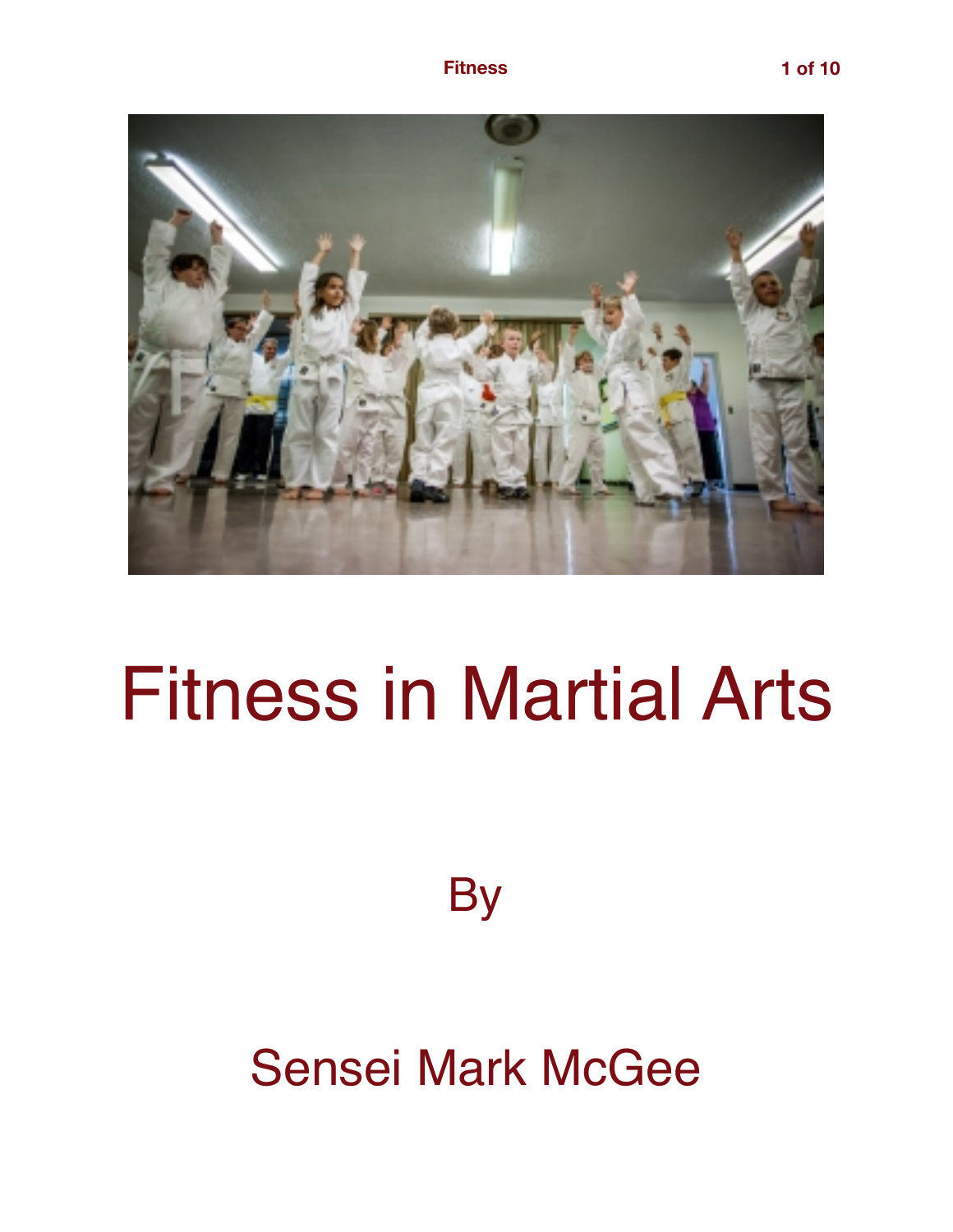#### **Fitness 2 of 10**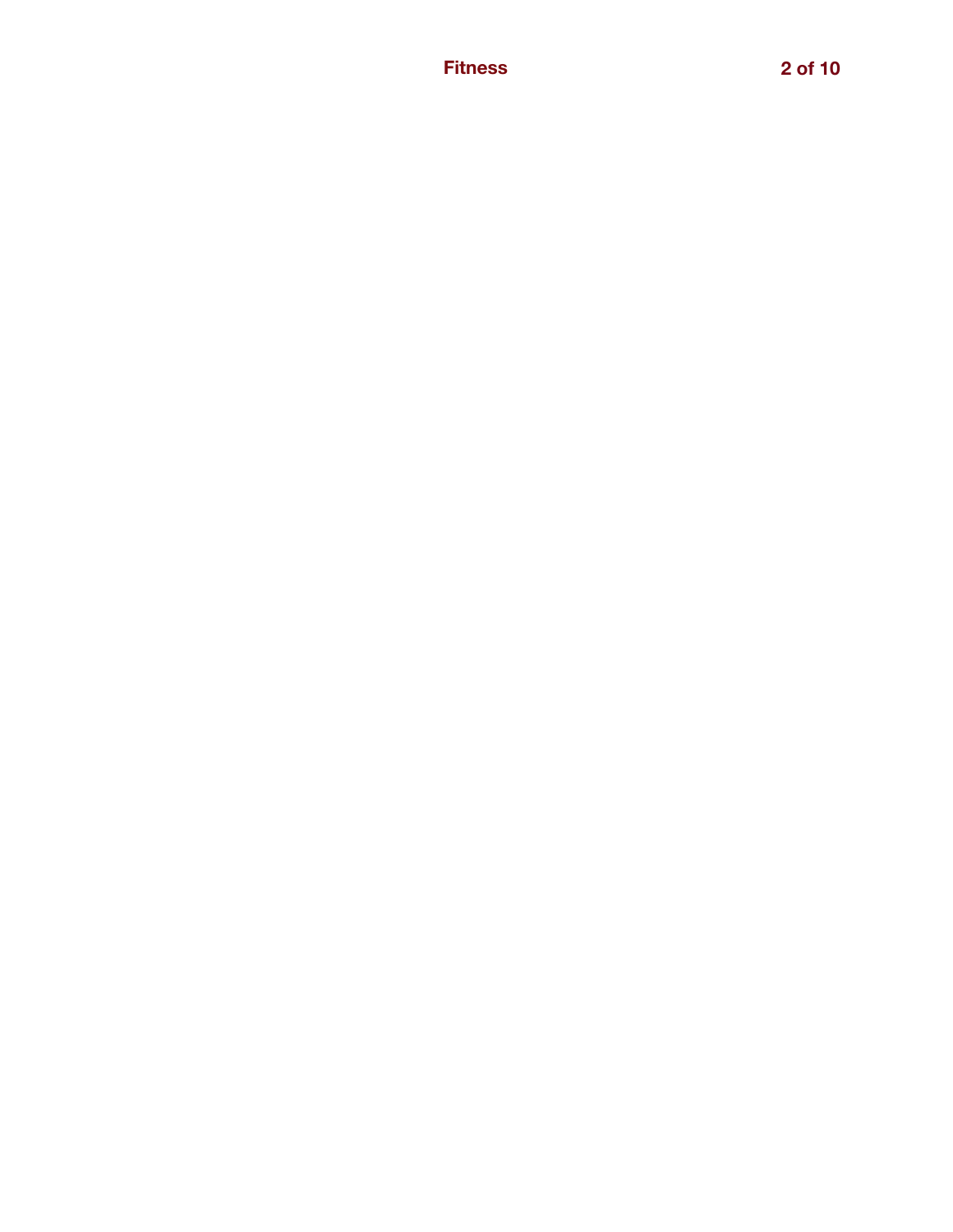### Class stretches

Millions of people around the world are interested in Martial Arts training because of its well-known health and fitness benefits, but only a small number are able to complete the physically and mentally demanding years of training necessary to earn a Black Belt in traditional martial arts (usually four to six years). Grace Martial Arts Fitness allows people of every physical condition to improve their health and fitness in a positive and supportive atmosphere while learning the many extraordinary fitness exercises of martial arts. A strong body and mind should be everyone's goal!

Our interest in fitness begins with a person's ability to "function" in daily life, including routine movements and exercise. Functional Fitness is also known as General Fitness.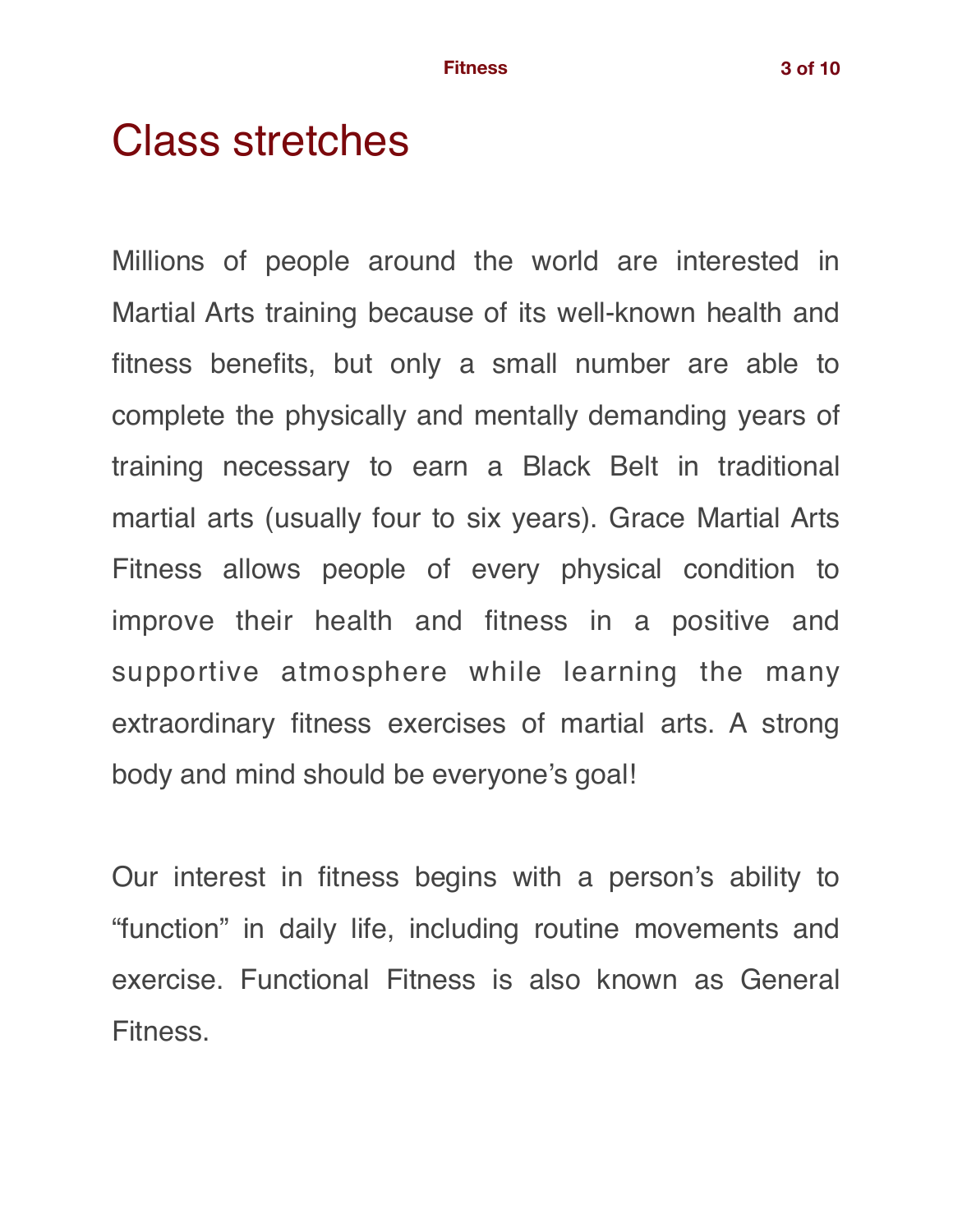#### **Functional Fitness**

Functional Physical Abilities

Functional Motor Skills

Functional Posture

Functional Strength

Functional Balance

Functional Range of Motion

The next area of interest is improving health through good nutrition and healthy movement.

#### **Health-Related Physical Fitness**

Body Composition (Muscle-to-fat ratio) Cardiorespiratory Fitness Cardiovascular Fitness Improved Immunity and Reduced Risk of Illness Improved Nutrition Improved Sense of Well-being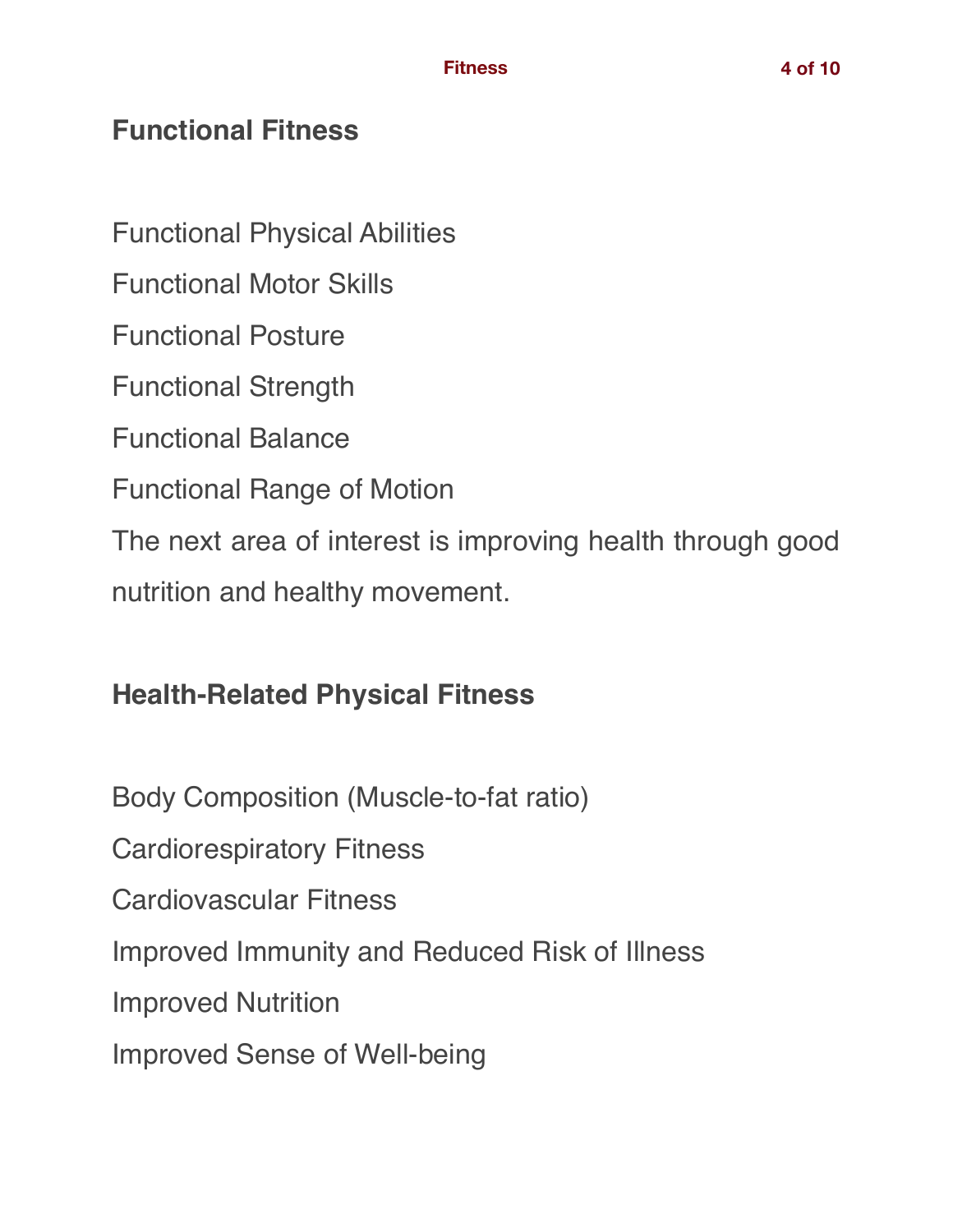Muscular Fitness (Strength and Endurance)

Proper Rest

Reduced Risk of Injuries

Another aspect of improving health through physical activity is non-performance components that relate to biological systems. Experts believe that habitual physical activity that is healthy in its nature will have an outcome of improved health.

#### **Physiological Fitness**

Metabolic Fitness

Morphological Fitness

Bone Integrity

Functional, Health-Related and Physiological Fitness are affected by Physical Fitness (ability of the body to function at optimal levels).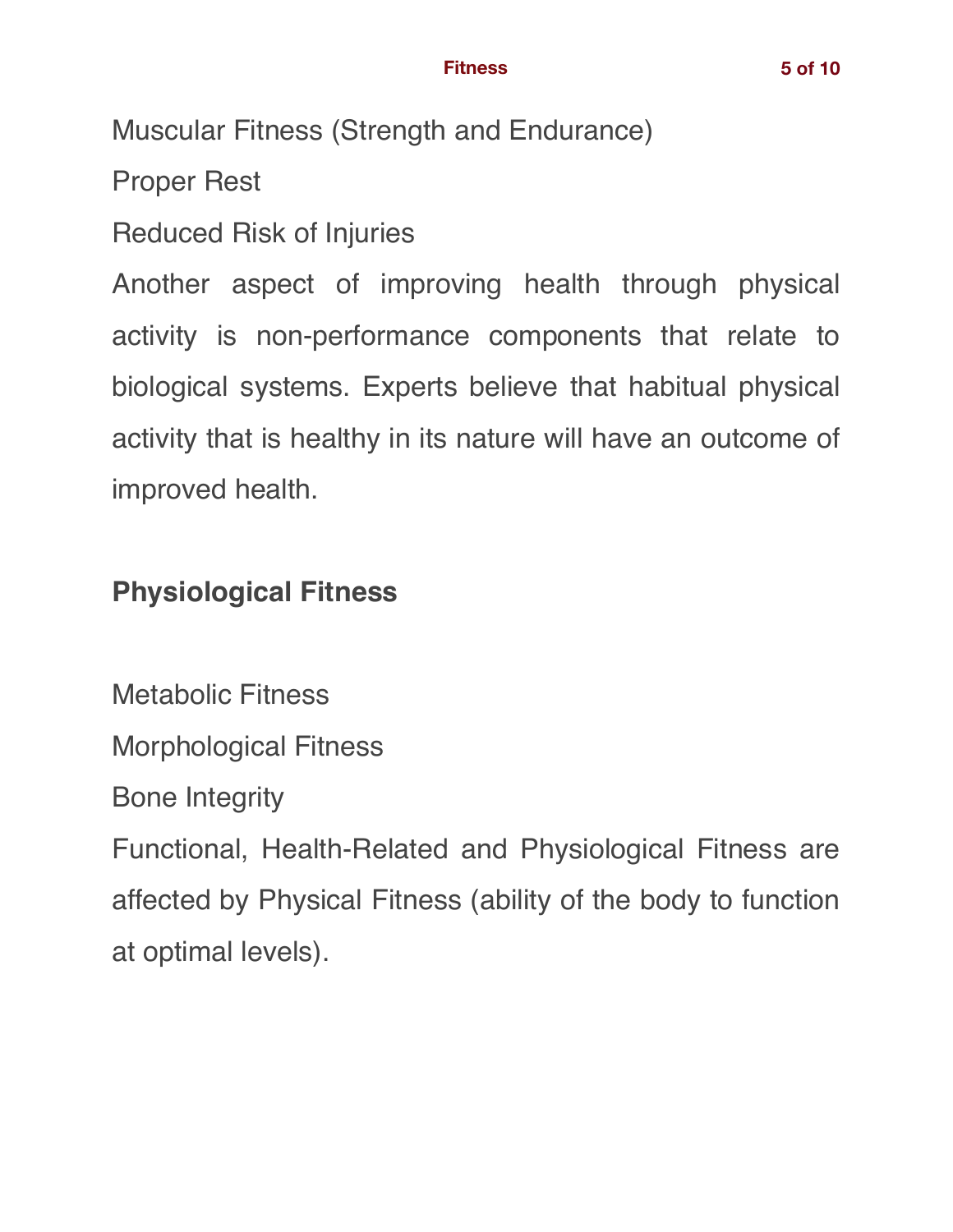#### **Physical Fitness**

Agility

Body Composition

**Coordination** 

**Flexibility** 

Muscular Endurance

Power

Speed

**Strength** 

The Type of fitness necessary for participation in individual and team sports is known as Skill-Related Physical Fitness (also known as Performance-Related Physical Fitness).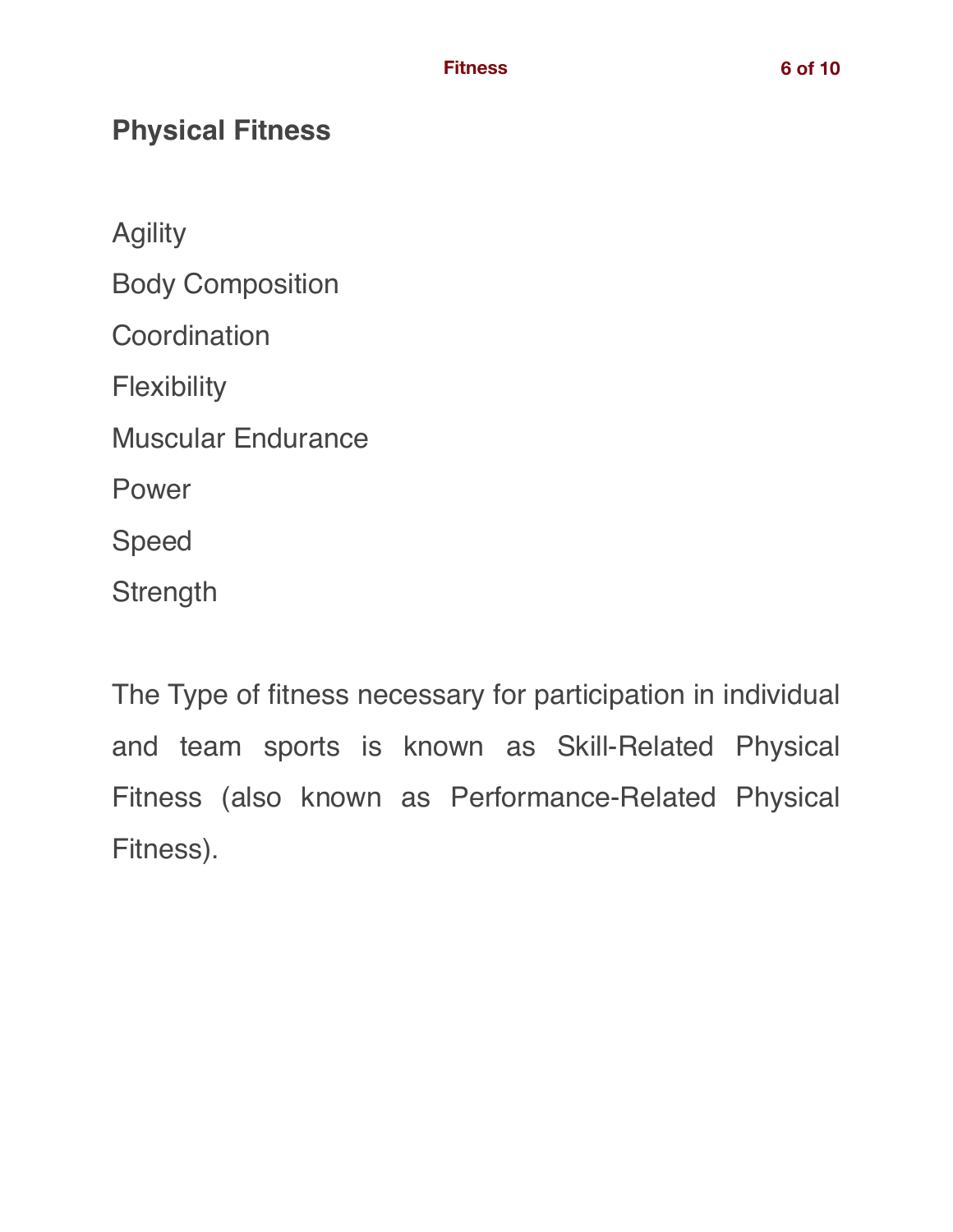#### **Skill-Related Physical Fitness**

Agility

**Balance** 

**Flexibility** 

Muscular Endurance

**Strength** 

**Coordination** 

Power

Speed

Reaction time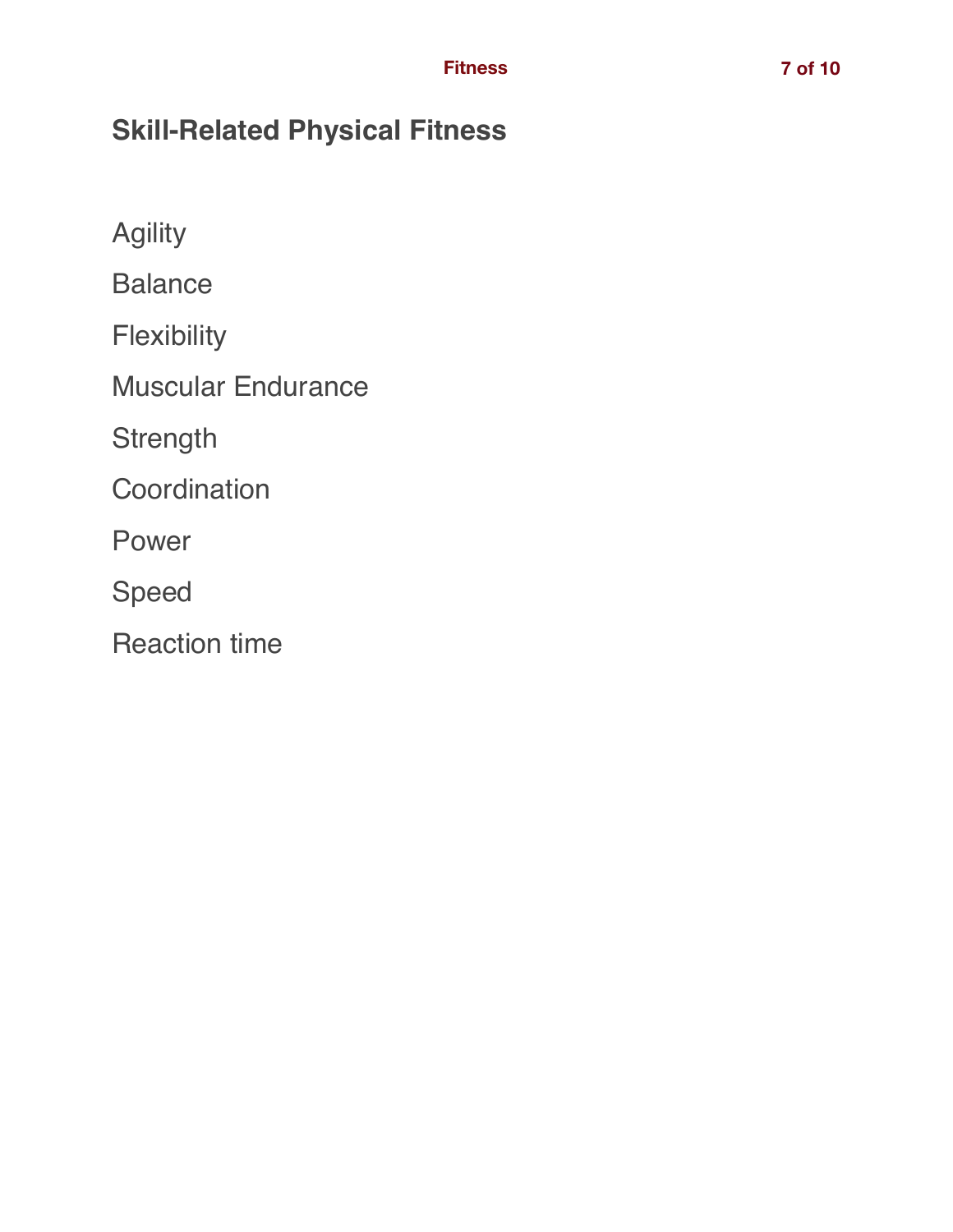

Martial Arts Fitness has been part of every civilization in human history. People developed self-defense and martial skills for the preservation of individuals and families as well as communities and countries. The physical movements necessary to perform the skill sets for the many types of Martial Arts developed during the past several thousand years are based on healthy movements that strengthen the body, mind and spirit in every way imaginable so the participant can perform those skills at the highest level possible.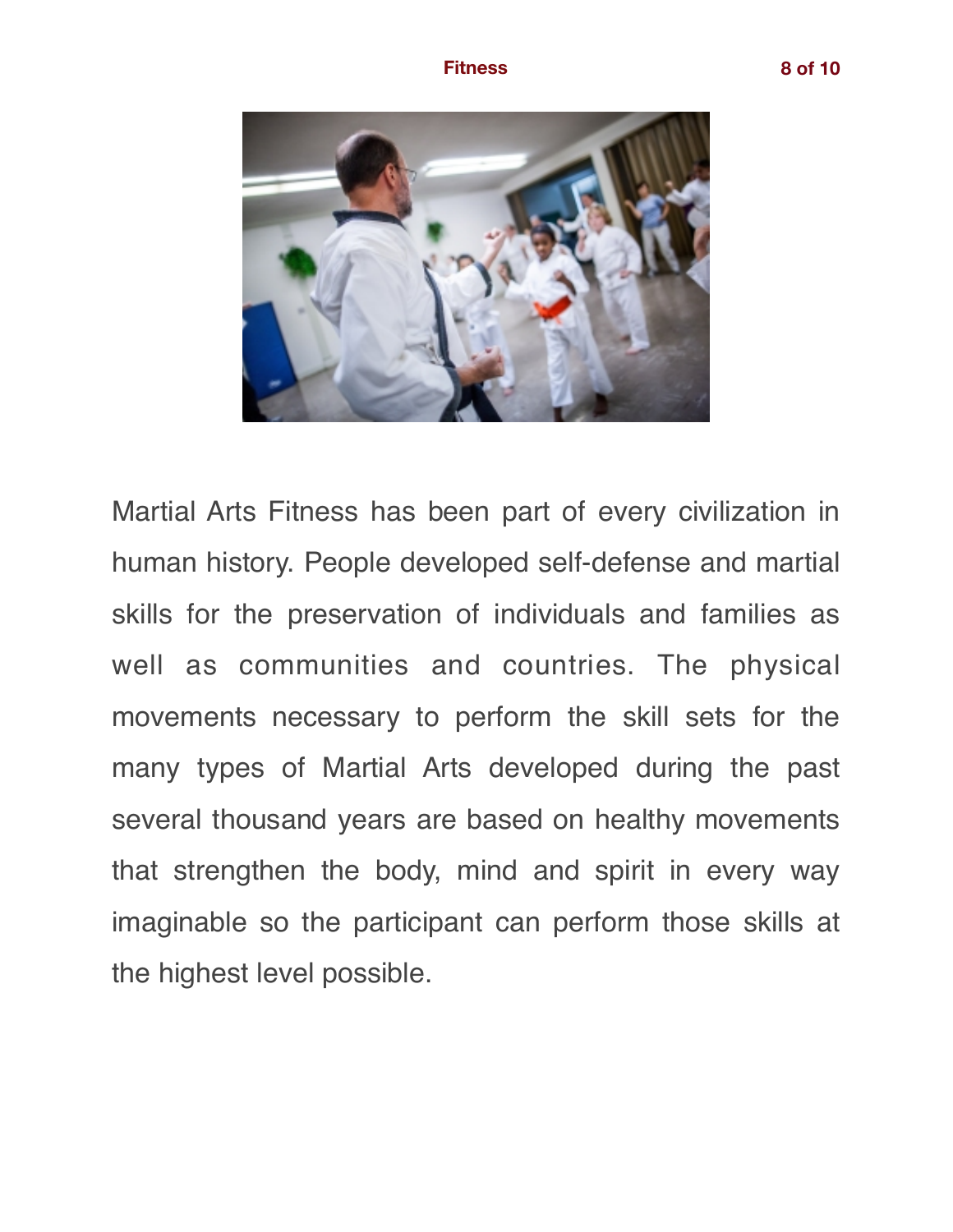Grace Martial Arts Fitness is a comprehensive program of Martial Arts for children, youth, women, men, couples, families and seniors. It's been taught in churches, schools, youth and community centers, gyms, YMCAs, hospitals, public venues, homes and backyards. Participants will find it's fun to improve health and fitness in a Christian atmosphere!

Sensei Mark McGee is Director of Grace Martial Arts Fitness. He has been involved in Martial Arts Fitness for 60 years and has multiple Black Belts in various martial arts systems including a 7th Dan. He is also a Senior Instructor in Hwa-Yu T'ai Chi Ch'uan. He is certified in Yon Ch'uan Martial Arts, 15 Animal Kung Fu and Hwa Yu T'ai Chi Ch'uan under Chief Instructor and Grand Master Robert Xavier. He is also certified under Grand Master Stephen Van Camp.